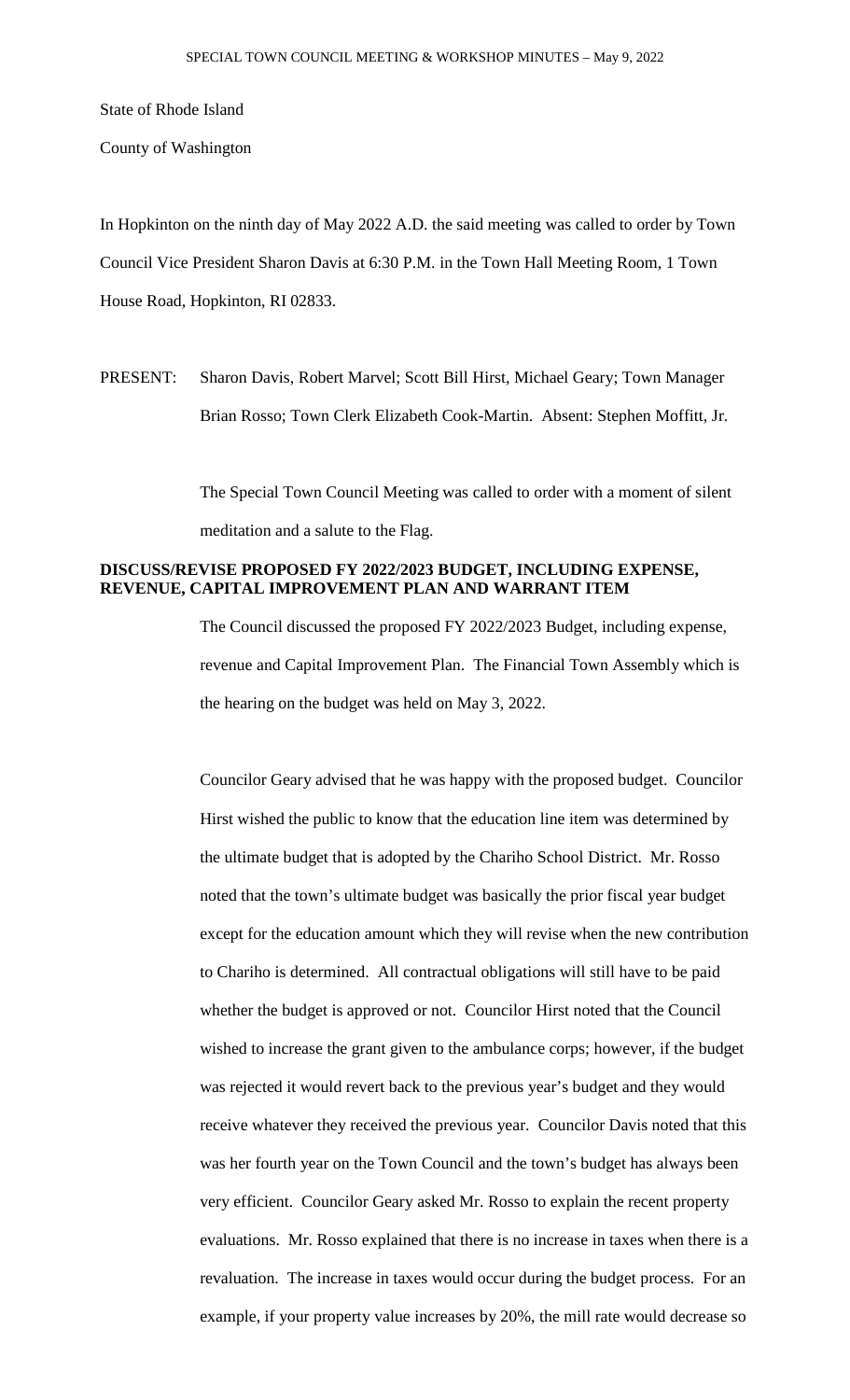the tax levy would stay the same. If property values decreased then the mill rate would increase. The only time that would vary was if the increase in your property value was higher than the average due to additions you had made to your property. Councilor Marvel noted that the current budget called for a four cent increase to the mill rate and that was assuming the last proposed Chariho budget was passed; however, it did not pass and he now would expect there to be a decrease on the mill rate. Mr. Rosso noted that once Chariho decreases their budget he will insert the figure into the town's proposed budget. Clerk Cook-Martin noted that the deadline to advertise the town's proposed budget and warrant items was May 31, 2022. Councilor Marvel felt it was important to note that the current draft budget only resulted in a four cent increase in the mill rate and with a decrease in the Chariho budget it would result in an even lesser amount. Mr. Rosso noted that in recent years the tax rate increase directly correlated with the increase in the school budget and the municipal budget has remained level for several years.

Holly Greene of North Road asked if the four cent increase had taken into consideration that the school budget did not pass and Mr. Rosso explained that the four cents reflected Chariho's second revised budget which was rejected. Mrs. Greene asked if the school budget was defeated once again would that mean there would not be a four cent increase in the town's tax levy and Mr. Rosso indicated that was correct; the Chariho budget would revert back to last year's budget. He noted that he has never seen this happen and Clerk Cook-Martin stated that in 2013 the Chariho budget went to three votes and was approved on the third vote.

Council Vice President Davis acknowledged that there was one warrant item proposed for the June 14, 2022 budget referendum ballot which was to restrict the unspent balance remaining in the Legal Fees - Solicitor line item #01-000-5225 and the unspent balance remaining in the Litigation & Collective Bargaining line item #01-000-5226 to be placed into the Legal Fees Restricted Account. There were no revisions made to the proposed budget.

## **DISCUSS, CONSIDER AND VOTE TO ADOPT THE FY 2022/2023 BUDGET AND WARRANT ITEM FOR THE JUNE 14, 2022 BUDGET REFERENDUM BALLOT**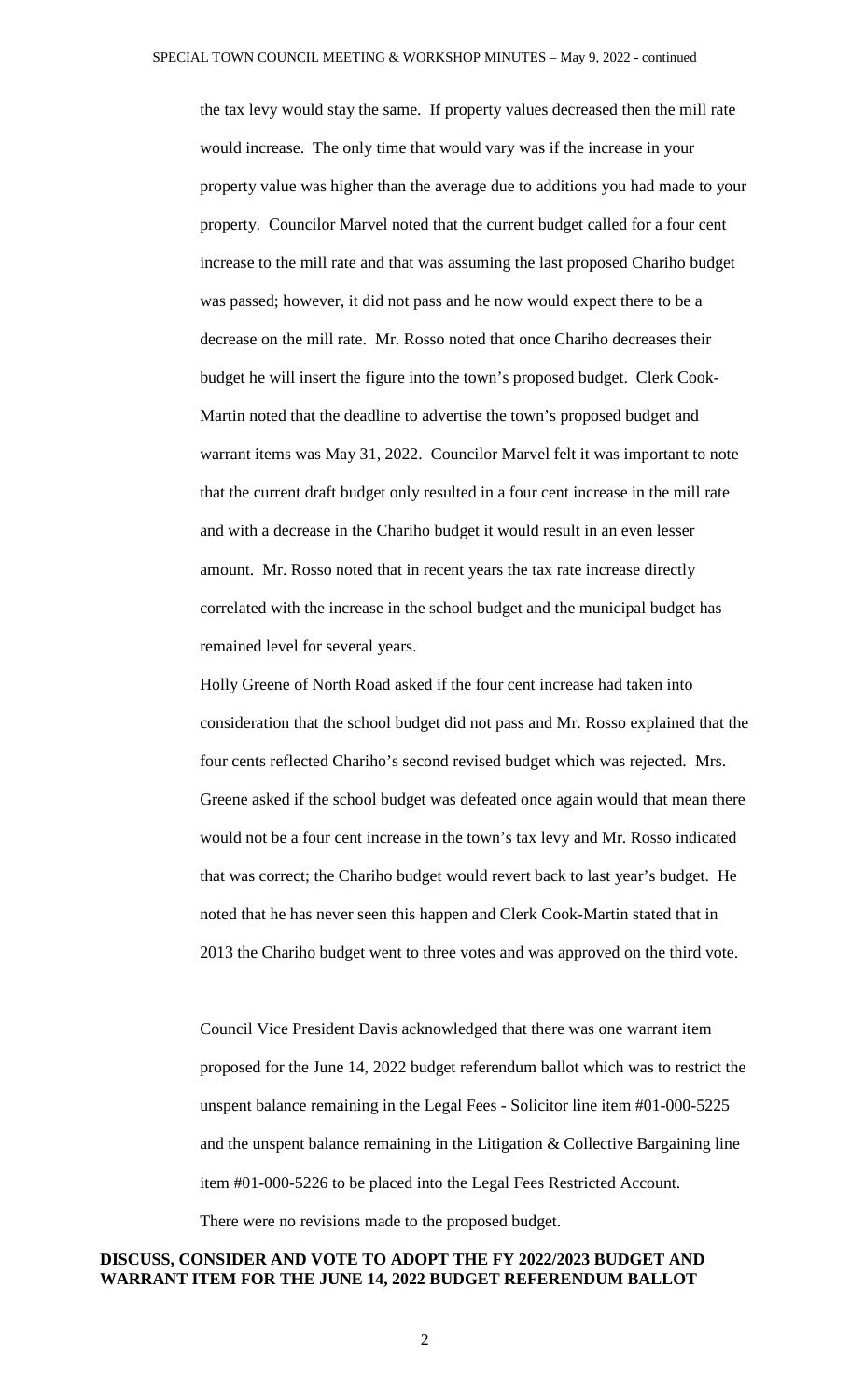A MOTION WAS MADE BY COUNCILOR MARVEL AND SECONDED BY COUNCILOR HIRST TO ADOPT THE FY 2022/2023 BUDGET AND WARRANT ITEM FOR THE JUNE 14, 2022 BUDGET REFERENDUM BALLOT. IN FAVOR: Davis, Hirst, Geary, Marvel OPPOSED: None

#### SO VOTED

#### **ADJOURNMENT**

A MOTION WAS MADE BY COUNCILOR HIRST AND SECONDED BY COUNCILOR MARVEL TO ADJOURN.

# SO VOTED

#### **WORKSHOP RE: FUTURE FUNDING OF VOLUNTEER AMBULANCE SERVICES**

At 7:00 PM the Town Council opened a Workshop to discuss the future funding of volunteer ambulance services in an effort to: Determine advantages of Fire Districts increasing/beginning to fund ambulances without absorbing them; Determine obstacles that would prevent the Fire Districts from increasing and beginning to fund ambulances by increasing fire taxes; Discuss ways to overcome these obstacles; Discuss what would be the next step.

Councilor Davis noted that during the Hopkinton Town budgeting process it had become abundantly clear that Hopkinton cannot fully increase its funding to the Ashaway Ambulance Association and the Hope Valley Ambulance Squad to meet their needs. Both ambulances were requesting grants of \$100,000 for the 2022- 2023 fiscal year. Hopkinton has increased their grants to \$62,000; however, they will still need an additional \$38,000 each to meet their requests. This workshop was being held in hopes of finding a solution to the ambulances funding shortfalls and she wished there to be discussion concerning the fire districts increasing or beginning to fund ambulances without absorbing them, rather than increasing property taxes. Councilor Davis read a statement she had prepared.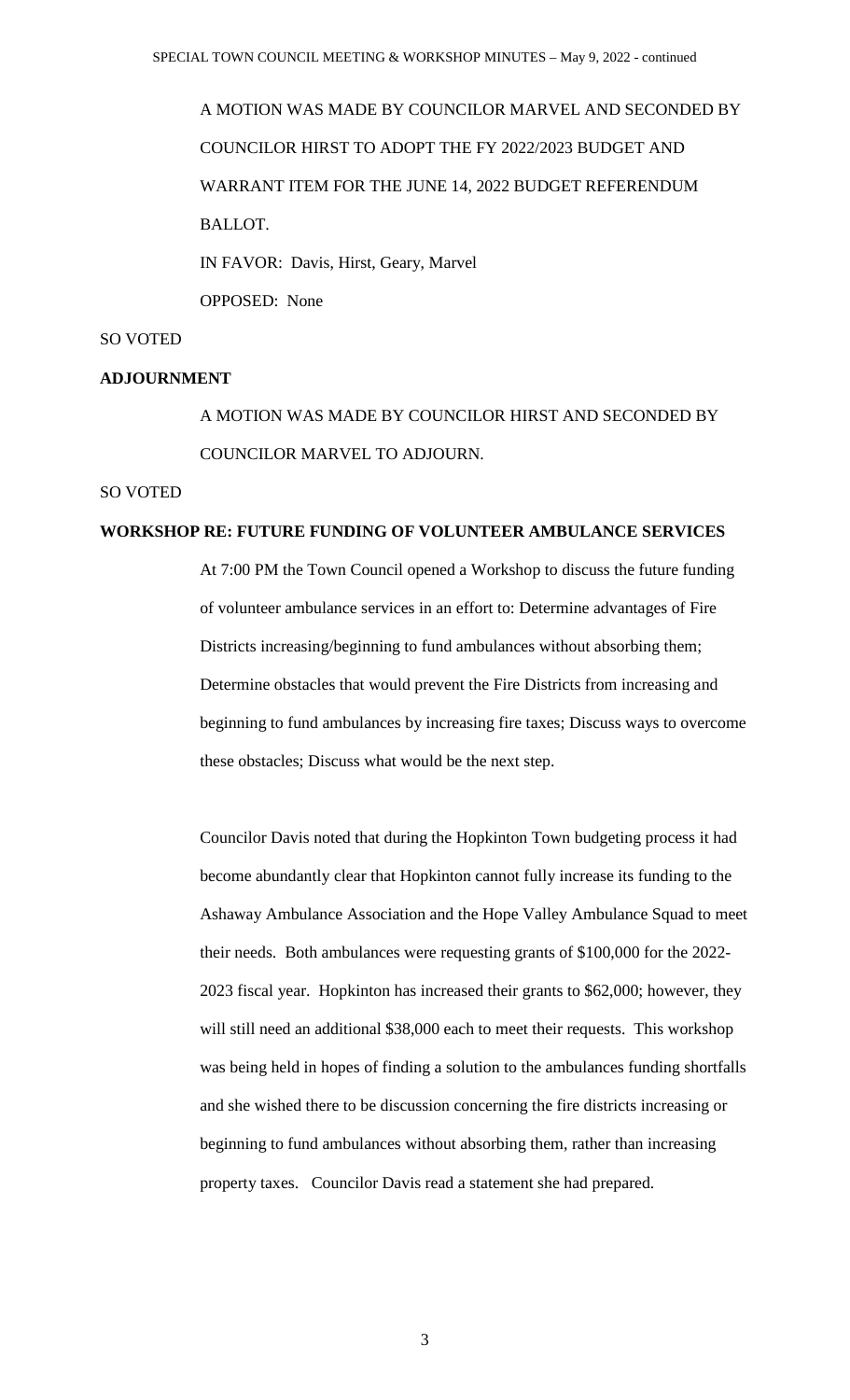Eric Perrin, the Treasurer, Paid Crew Administrator and Board of Governors of Ashaway Ambulance, addressed the Council noting that he has been asking for a meeting for several years. He noted that their biggest problem is the amount of money that they receive for insurance reimbursements. Last year Ashaway Ambulance billed out \$775,000 and recouped \$113,000 in insurance payments. Mr. Perrin advised that he was strictly a volunteer and his only goal was to keep the doors open. He noted that recently he has been publicly attacked and told that he and his wife were embezzling money. He stated that he has been a volunteer of the Ashaway Volunteer Fire Department and Ashaway Ambulance Association for a very long time. Councilor Geary advised that he, as well as the Council, did not condone any kind of harassment and apologized to Mr. Perrin. He asked how billing through the insurance companies worked. Mr. Perrin explained that the problem was not with the billing company but with the insurance company's reimbursement levels which are the worst in the country. Mr. Perrin noted that he does not handle the money or the billing; it is all done by outside agencies. He is a liaison; he presents information at the meeting every month to the members of the organization and they approve or disapprove the bills, he signs the checks and they are mailed by an outside agency. The problem is the reimbursements from the insurance companies. Councilor Geary asked what their payroll cost was and Mr. Perrin advised that it was \$12,000 a month and they are not full time. There is a full time crew on from 6:00 a.m. to 2:00 p.m. Monday through Friday and they try to have a crew on from 2:00 p.m. to 10:00 p.m. Monday through Friday as well. On the weekend they have one member on and they try to back fill with volunteers. Councilor Geary asked how it is decided if Hope Valley Ambulance will respond to a call. Mr. Perrin noted that they have mutual aid agreements and if their ambulance is on a call they will tone out Hope Valley or Westerly depending on where the call is located in town. Mr. Perrin noted that what was happening recently was that Hope Valley and Westerly are both busy and then the call will go to Exeter, Coventry, Charlestown, Stonington or North Stonington and therefore response time is going to go down. Mr. Perrin stated that they had a 2005 and 2011 ambulance. He noted that in the past several years they have expended more than \$40,000 in repairs and maintenance fees for these two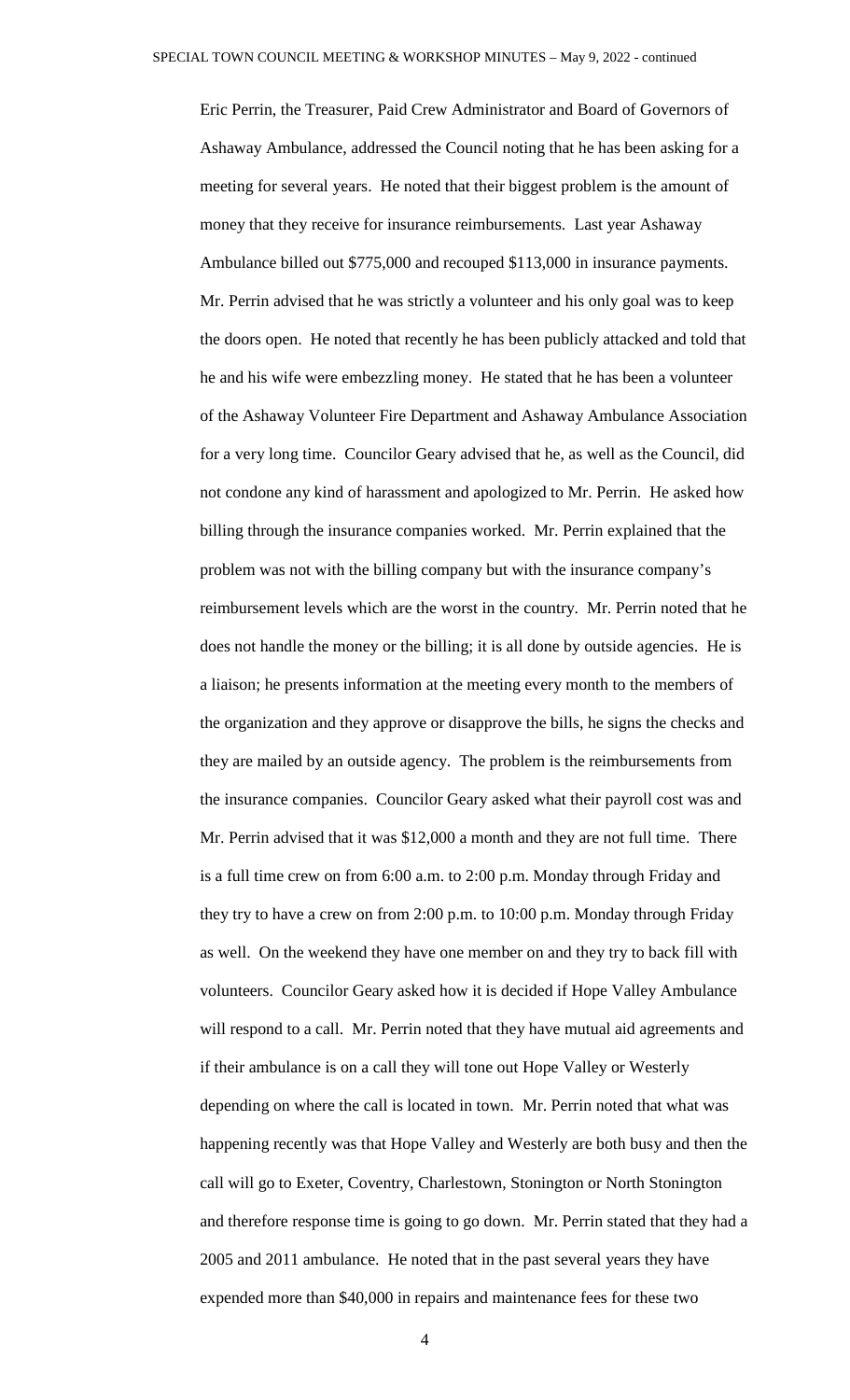ambulances. He suggested that another problem was that the hospitals are further away now because Westerly Hospital is not the go-to hospital anymore. This costs them more for fuel and there is more wear-and-tear on their vehicles. Councilor Marvel asked what a crew consisted of and Mr. Perrin noted that they try to run at least a driver and an EMT or two EMTs on a crew. Councilor Hirst asked what the short term goals of the ambulance association were noting that the Ashaway residents pay for both ambulance companies through the town taxes and then pay again for Ashaway Ambulance through the Ashaway Fire District taxes. Mr. Rosso advised that there is legislation being proposed to change the insurance reimbursement rates and Mr. Hirst believed that Brian Patrick Kennedy was supposed to be scheduling a meeting with Blue Cross. Councilor Hirst felt the ambulance associations were going to continually have problems due to the reimbursement rates. Mr. Perrin advised that he was going to have trouble paying his bills for the next pay cycle without receiving additional funding by next week. There was mention of the use of COVID funds and Mr. Rosso noted that on the next Town Council agenda they were going to schedule some workshop dates to decide how the ARPA money was to be spent. Mr. Perrin explained that he had applied for and received PPP grants but that was not enough. Councilor Hirst asked what the life span of an ambulance was and Mr. Perrin suggested less than ten years but it depended on the mileage. Councilor Hirst wondered what the Richmond Town Government was going to do for the Hope Valley Ambulance Squad. Mike Williams, the former Fire Chief in Ashaway and the Chairperson of the Ashaway Fire District wished to explain that they did not wish to drag the Hope Valley/Wyoming Fire District or other ambulance associations into this discussion; he noted that this was strictly an Ashaway Fire District matter. He explained that they felt, as a district, that the situation with the Ashaway Ambulance Association was dire and their charter allows them to run an ambulance service should they choose to; however, they really do not wish to do that. Over the past three or four years they have given the Ashaway Ambulance Association \$50,000 per year. It has become clear that they needed to do more so they appointed an EMS Study Committee to look into ways to keep the Ashaway Ambulance Association solvent. Councilor Davis asked if the Ashaway Fire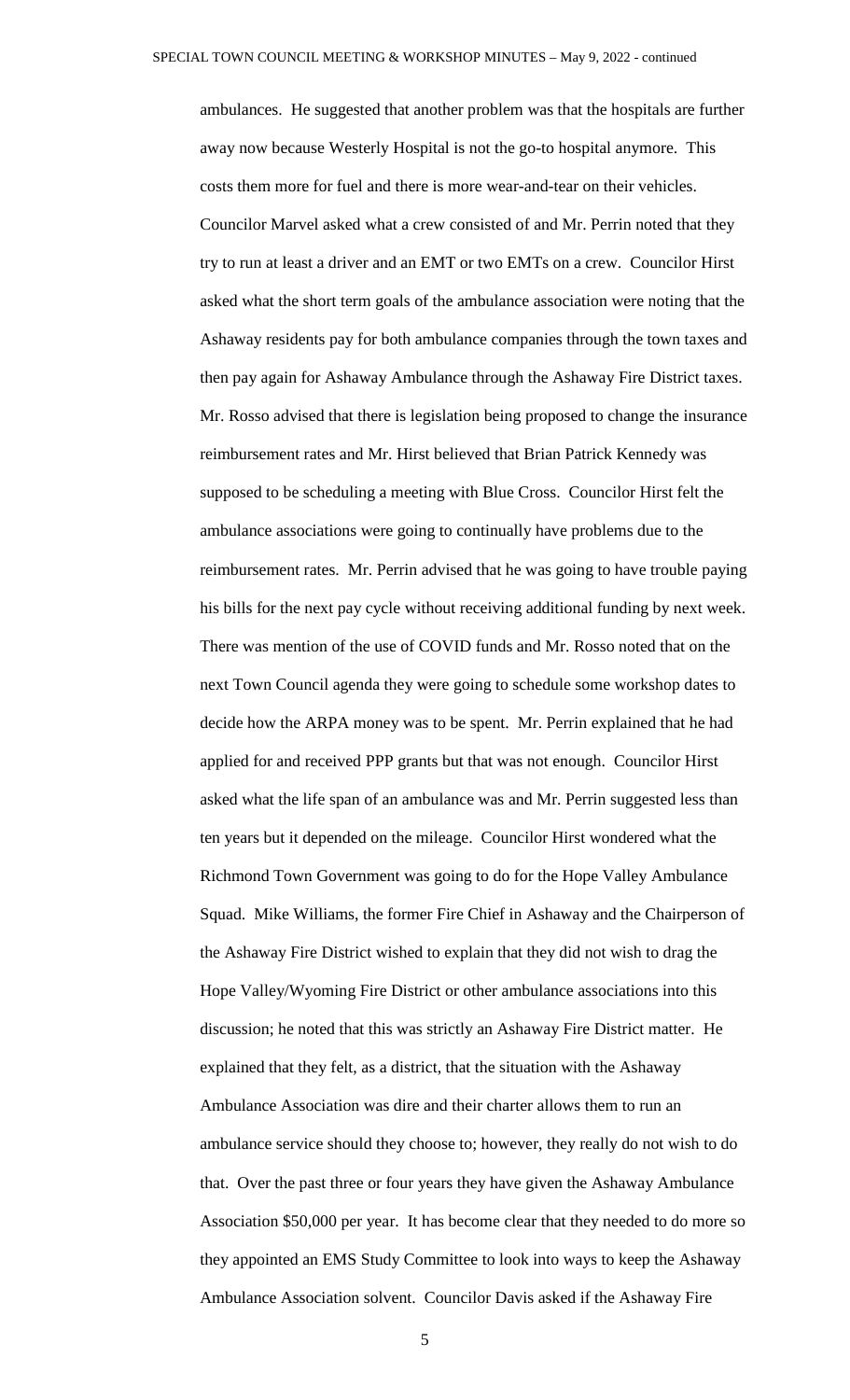District was willing to increase the fire tax to help cover what the Ashaway Ambulance needs. Mr. Williams noted that the EMS Committee suggested that they fund Ashaway Ambulance with more money and \$250,000 was the number that they had mentioned. They will propose this and have it added to their budget and the taxpayers at the annual financial fire district meeting will vote. Councilor Hirst felt that if they were proposing a major increase to the ambulance association, they should put a letter in the newspaper explaining the amount that they are proposing. Mr. Williams stated that they were not trying to hide this but people do not come to any meetings or come out to vote. Councilor Marvel wished Mr. Williams to send them the details of their upcoming meetings so they could help get the word out. Councilor Hirst stated that the annual meeting of the Ashaway Fire District is the third Thursday of July at 6:30 p.m. and if you are a registered voter in the Town of Hopkinton or an Ashaway fire district taxpayer you can vote. Councilor Geary suggested that it is extremely hard to get volunteers and if people want to get involved they should go to the meetings. Ken Brasier of 150 Maxson Hill Road wished to ask the Ashaway Ambulance some questions because there were rumors on social media. He asked what support Ashaway Ambulance cannot offer because they have EMTs on board but no paramedics. Mr. Williams advised that they could not provide paramedic level service which includes administering a host of medications. Mr. Brasier suggested that there was an innuendo that the ambulance drives all over town on joy runs and his question was does the ambulance leave the building other than for an aid run or for fuel. Michael Octeau noted that he was a 39 year member of the fire and EMS service and the Chairman of the Ashaway Fire District EMS Committee. He stated that they allow their crews to go out to get a coffee, get meals, do driver training, get familiarized with the area and obtain familiarization of the equipment. Mr. Brasier asked why they could not take their own vehicle to get a coffee and Mr. Octeau advised that this would leave just one person at the facility and the ambulance cannot leave with just one person; they are a paid crew and they go as a team. It was also noted that on a routine call they cannot run their lights and sirens, even to the hospital. Mr. Octeau noted that hospitals have different protocols and different rules and there are different levels of EMTs -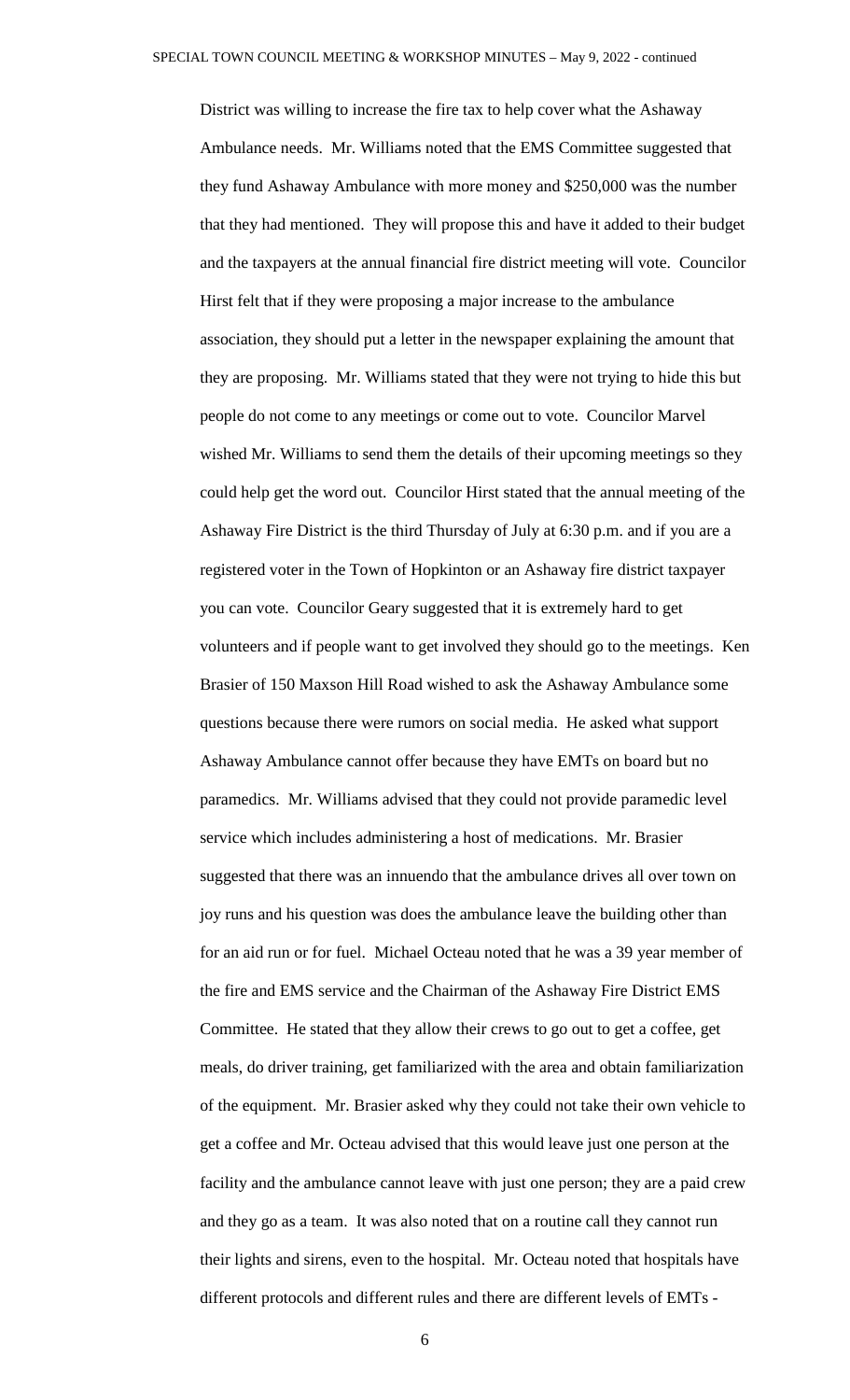EMTS, Advanced EMT Cardiacs, Paramedics and EMRs. EMRs (emergency medical responders) are advanced first aiders who respond first and can provide some medications; EMTs (emergency medical technician) are the basic level of licensed responder who can provide medications, oxygen, defibrillation and who are the right hand person to the Advanced EMT Cardiac, who is allowed to carry a lot more drugs, provide defibrillation and intubate directly into the lungs, as well as having many other skills. The next step up would be a paramedic which requires more skills and a lot more training. Basic EMR training is about 80 to 100 hours; EMT training is around 300 to 500 hours; Advanced EMT Cardiac is around 800 hours; and, a paramedic would receive training of approximately 1,500 hours or up to two years depending on the classes that they attend. Mr. Octeau noted that he is a career firefighter and has worked at the T.F. Green airport for thirty years. He was also the town's EMS director for twelve years. He acknowledged that it is extremely difficult to get volunteers. He noted that there is a big problem with mental health and opioid addiction and suggested that there was an opioid settlement recently in Rhode Island where they handed out free Narcan to police departments and individuals; however, the ambulance associations did not receive any. One dose of Narcan costs them \$50 to \$75 and they sometimes have to use three or four doses on one individual. He suggested that the state gives money to police departments; however, the ambulance corps and fire departments need some as well. The EMS responders were on the front line during COVID and he felt they should receive some of the ARPA monies given to the town. All EMTs had to get the COVID vaccine or they would have lost their license. Mr. Williams explained that when the Ashaway Fire District first started granting money to Ashaway Ambulance one of the benefits to the taxpayers was no more subscriptions. They still bill the insurance companies but they only accept what the insurance company pays; they do not ask the patient to pay anything further. Councilor Marvel asked what the projected increase to the fire district taxes would be if they were to fund the Ashaway Ambulance \$250,000 and it was suggested that taxes would increase two cents per every \$10,000 in property value. If they received this funding they would be able to have a crew on 24/7. Holly Greene of North Road advised that she remembered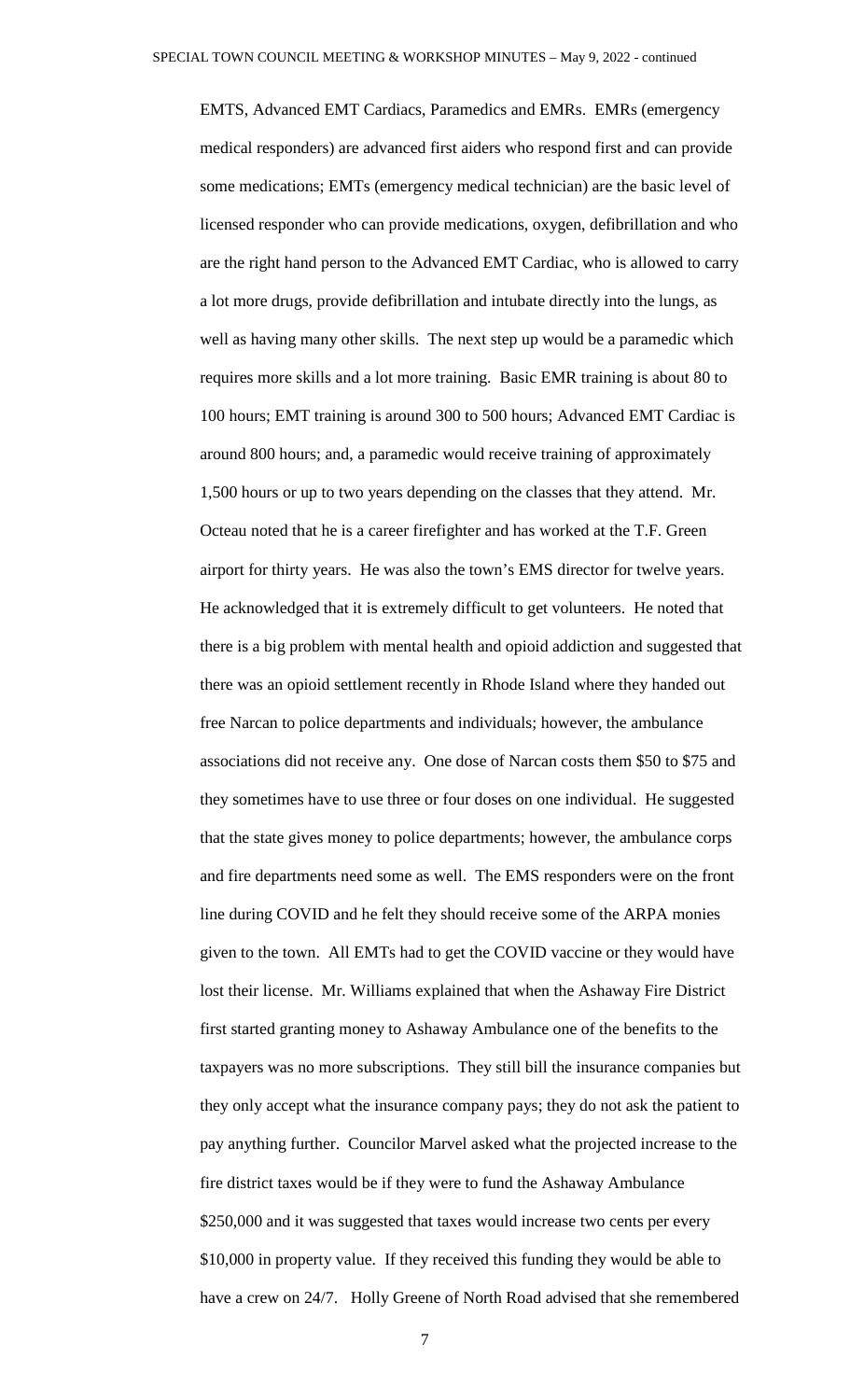four years ago when Mike Williams asked for \$50,000 for the Ambulance Association from the Fire District, noting that it was supposed to be a one-time thing and he had made a statement that if they got this money they would be all set; but this has been a yearly grant since then. She asked if the \$250,000 grant was going to be an every year grant and Mr. Octeau suggested that yes, it would be, because the cost of a full time crew was approximately \$289,000 a year, without paying them any benefits. Mrs. Greene asked about the legality of the town granting money to a private organization. Town Manager Rosso noted that the town has always made contributions to nonprofits for as long as he could remember and he did not believe there was any legal issue with that. Mrs. Greene indicated that Mr. Perrin had stated that they were in dire need and wondered how much money they were asking for tonight. Mr. Octeau noted that this was only a workshop and he did not believe they were asking for any money tonight. Councilor Davis noted that the town has budgeted \$62,000 for each ambulance association and Ashaway, in addition to that, already receives \$50,000 from the Ashaway Fire District. Mrs. Greene asked Councilor Davis if that would be double taxation since they received money from the town and money from the fire district. Councilor Davis advised that she did not think of it that way. Councilor Marvel suggested that the town provides them a grant every year to help offset their operating costs but it is not sufficient, so they are looking to get money elsewhere. The Ashaway Fire District was looking at increasing their funding to the Ashaway Ambulance to help offset their deficit. Dan Sherman, the Chief of the Hope Valley Ambulance noted that they are operating twenty-four hours a day, seven days a week and they are at the paramedic level. Currently their payroll is approximately \$19,000 per month. Hope Valley has three ambulances, a 2017, 2014 and a non-transporting unit that is a 2009 and they are on a seven year replacement plan so they will be looking to buy another ambulance soon. He noted that the cost for a new ambulance was approximately \$280,000, of which Fifty Thousand Dollars was out of their control due to state mandated power loads which cut down on personnel back injuries. Other mandatory equipment needed in order to operate at a paramedic level are IV pumps (\$10,000), IV warmers and monitors (\$35,000); they need to replace one monitor and they will need one for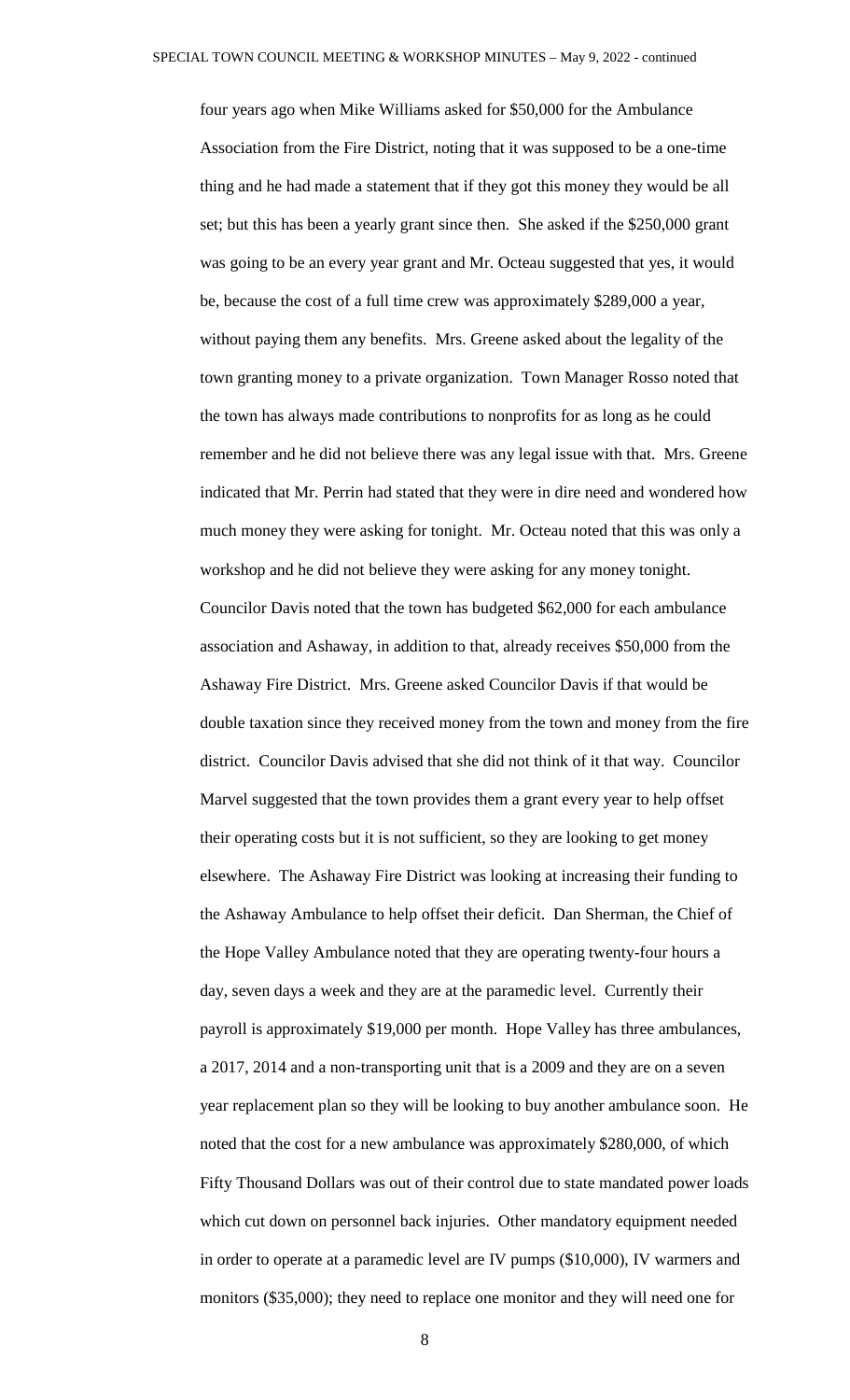the new ambulance. The biggest issue they are facing is the lack of insurance reimbursements and this issue is currently before the legislation. He indicated that they handle more runs than Ashaway Ambulance Association so their collections are a little higher; suggesting that they bill out close to Two Million Dollars and they collect roughly \$350,000. He noted that unlike Ashaway Ambulance, Hope Valley is not in dire straits at the moment and they are doing okay financially; however, he believed this may become an issue in the next few years. Mr. Sherman stated that he has had some discussions with Chief Lee to see what they can potentially do with the fire district but that is not going to happen overnight. He added that this has been their busiest year so far and they are looking to add a third person for the summertime; therefore, their payroll will be increasing approximately \$54,000 for the summertime. Councilor Geary asked the hours of their crews and Mr. Sherman noted one shift was 5:00 a.m. to 5:00 p.m. and the night shift was 5:00 p.m. to 5:00 a.m. Mr. Sherman noted that they cover all of Richmond and half of Hopkinton. They do have mutual aid agreements in place to assist other towns. He noted that they do receive funds from Richmond; however, this year they were level funded. Regarding EMTs, if they pay for a person's schooling that person will sign a contract to provide Hope Valley Ambulance with two years of service but there is a very large turnover. Chief Justin Lee of the Hope Valley/Wyoming Fire District noted that he has been in the department for twenty-seven years. Chief Lee stated that the ambulance companies in Connecticut receive twice the amount of insurance reimbursement than Rhode Island, which is a federal mandate set in 1975, so he felt Rhode Island should push for similar legislation. He realized that Hope Valley Ambulance and Ashaway Ambulance are struggling to get members for if someone went to Westerly or Exeter Ambulance Corps they can receive benefits and retirement funds. Chief Lee explained that in 1942 the Hope Valley Fire District was formed and in 1936 the Carolina Fire District was formed. Times have changed since then and they have to work together more; he felt the way that Ashaway Fire District was supporting the ambulance was great; however, the Hope Valley/Wyoming Fire District's charter does not allow them to fund the ambulance corps. Councilor Hirst asked if the Directors of the Hope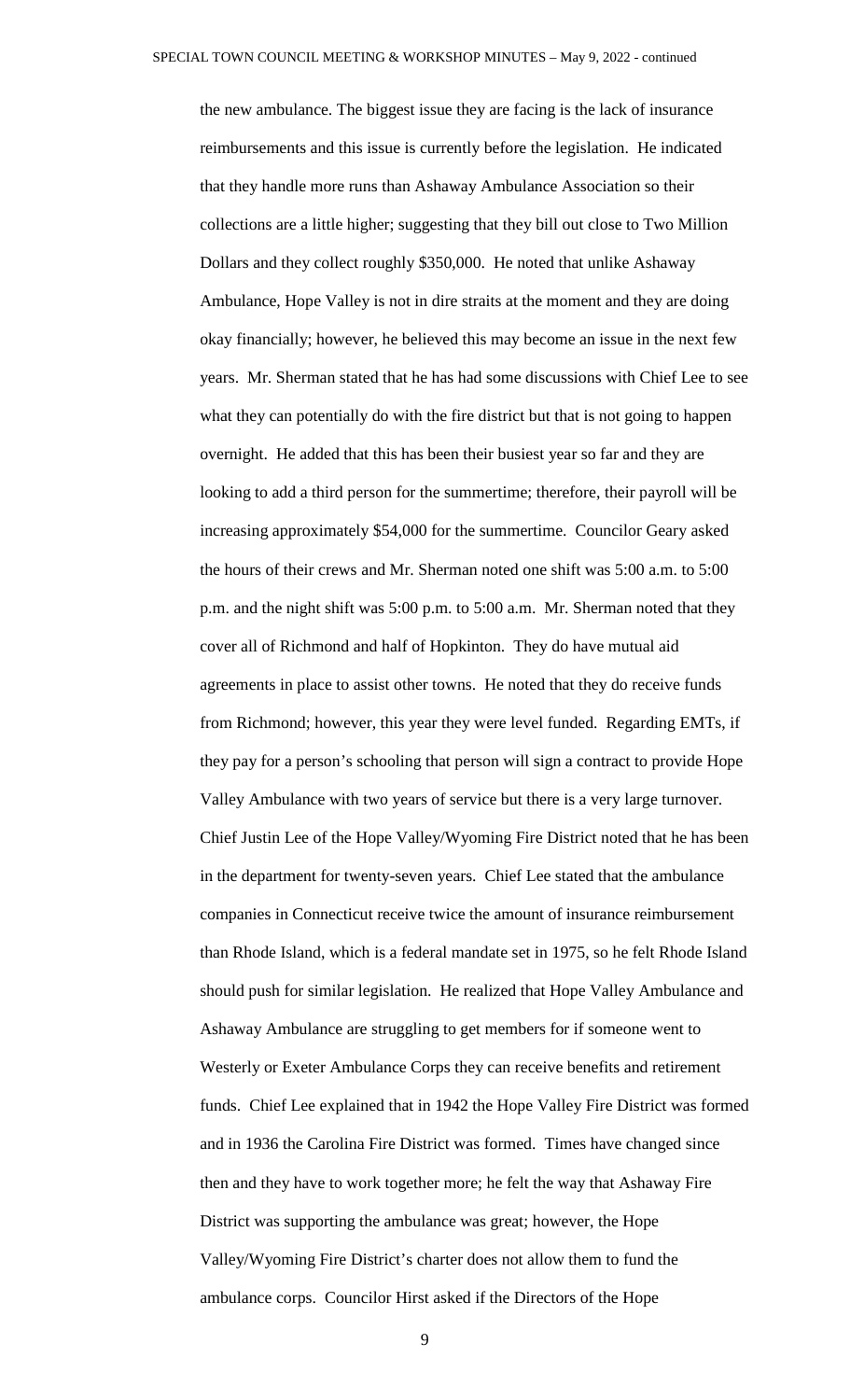Valley/Wyoming Fire District and Carolina Fire District would support a change in the charter to either incorporate the Hope Valley ambulance or fund the ambulance. Chief Lee advised that without a long term plan in place he could not say yes and his three concerns were: (1) we need to look at what is best for the community; (2) what is best for their volunteers; and, (3) making sure whatever they do is financially sound for the community. Councilor Davis noted the reason for this workshop was due to the short fall to the Hope Valley Ambulance of \$38,000 and felt it would be helpful if the Hope Valley/Wyoming Fire District would be willing to fund that \$38,000 shortage through increasing the fire tax. Chief Lee indicated that Hope Valley Ambulance had come before their Board last year with this request and the Board denied it for several reasons; he did not feel that they would agree to a request this year. Councilor Davis asked Chief Lee what he felt the next steps would be and he felt the five organizations should get together to do little things, such as purchasing supplies together and to look for a long term solution. Councilor Geary noted that the legislation should be pushed for they cannot wait six months or a year before something was changed. Chief Lee stated that they needed to push legislators to provide adequate funding for EMS services for they are number 50 out of 50 states. Mr. Rosso noted that the two bills being proposed are House Bill 7180 and Senate Bill 2311. Councilor Davis asked Mr. Rosso if the town should send a Resolution in support of those bills and he indicated yes. Councilor Hirst suggested that everyone has to step up to the plate, the Carolina Fire District, Hope Valley/Wyoming Fire District and the Ashaway Fire District in supporting that legislation; he believed this issue was a multi-town issue. He did not feel that it was unreasonable to request the Hope Valley/Wyoming and Carolina Fire Districts to ask for a charter change. Chief Ronnie Sposato of the Ashaway Fire District noted that he has been a volunteer for 41 years. He felt that people need to understand that Ashaway Fire District started this in order to help Ashaway Ambulance because they were the ones in the biggest trouble. He agreed that in the long term the other districts were probably going to have to help out as well, but it is not as dire for them as it was for Ashaway at the time. He wished to note that by no means did Ashaway Fire District ever have the intention of forcing the other fire districts to get involved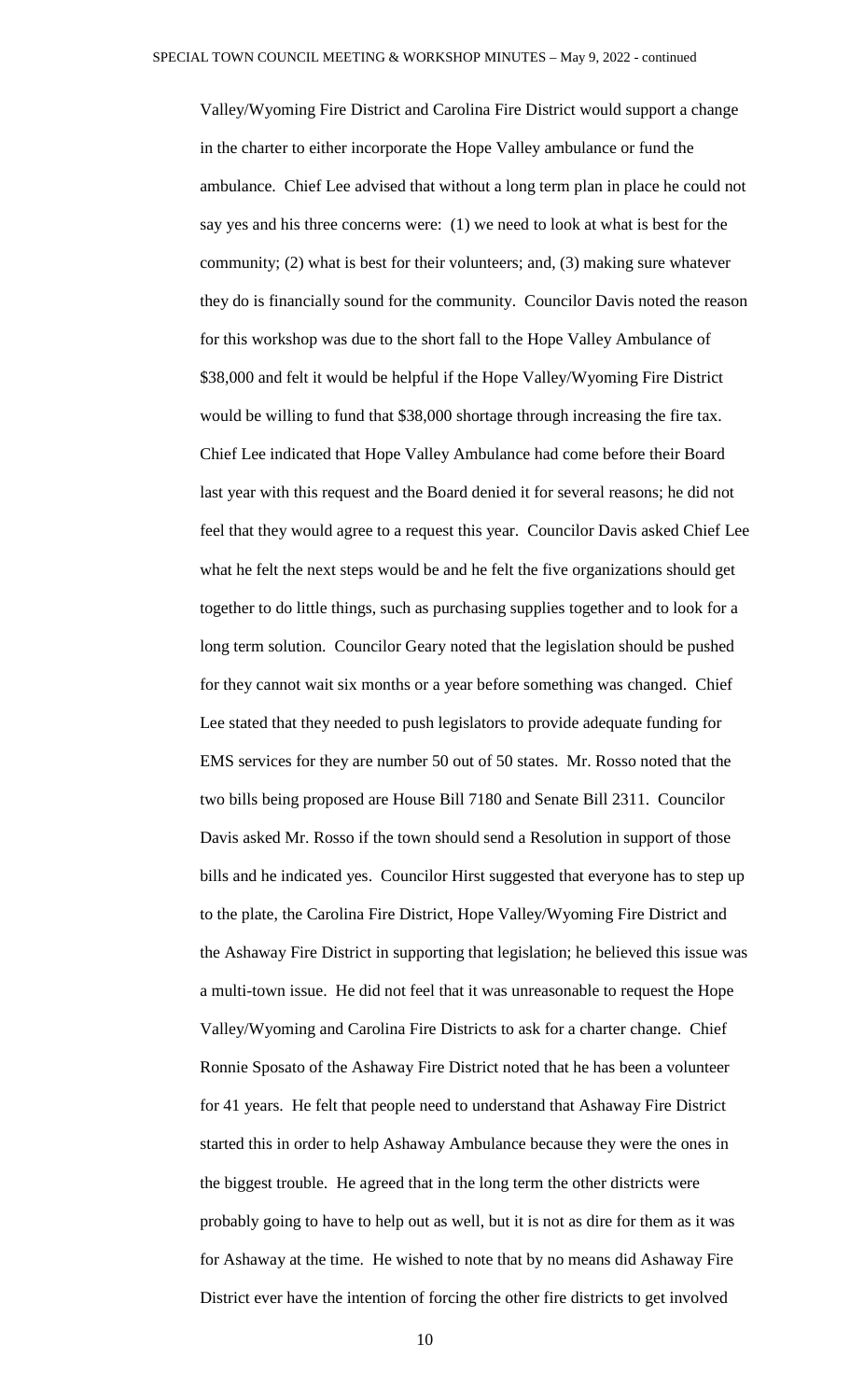with the ambulance corps. Paul Schaarschmidt, Chairman of the Board of Directors of the Hope Valley/Wyoming Fire District noted that this was something that the Board would take into consideration to see what was possible if it was indeed necessary. He suggested if they were to start the process it would take a considerable amount of time to get the charter changed. He believed the federal government had given every town and city a sum of money for COVID and that money was supposed to spent, not hoarded or saved; it appears that there are COVID funds in Hopkinton and Richmond that are just sitting there. Right now there seems to be an emergency situation and the ambulance companies need to be funded now or somebody is going to die. He noted that it costs approximately 58 cents per mile to run the ambulances. Mrs. Greene wished to clarify that the low insurance reimbursements was not just to ambulances; it was the whole medical establishment. She noted that she had a procedure performed at South County Hospital with a bill was \$6,200 and medicare paid \$1,300 and this needs to be put on the legislators to change the reimbursement rate. Robert Greene of North Road stated that if Hopkinton had COVID funds he wished to know how much and why they were not releasing some money to an ambulance association that needs help. Mr. Rosso responded that the town has received \$2.4 Million in COVID Relief Funds and he believed Richmond received about the same amount. Generally speaking this issue is an ongoing issue and you do not put a one-time source of revenue on an ongoing expense. The problem is they need to try to find a way to fund and fix the problem; whether it is the billing or short fall revenue but just throwing money at it will not fix the problem. Mr. Rosso felt the ARPA money should be used for things like buying a new vehicle because that was a one-time source of revenue. There are a lot of parameters that need to be met in spending the COVID money since they are federal funds and they only recently received that information. Hopkinton plans on holding workshops with the Town Council to determine how they want to allocate those funds and they are looking at this money as a one-time gift which will never happen again. He noted that the town's Capital Improvement budget is \$135,000 which will go towards town equipment. They have tried to keep taxes low and have neglected the town's resources for decades and now they are at a point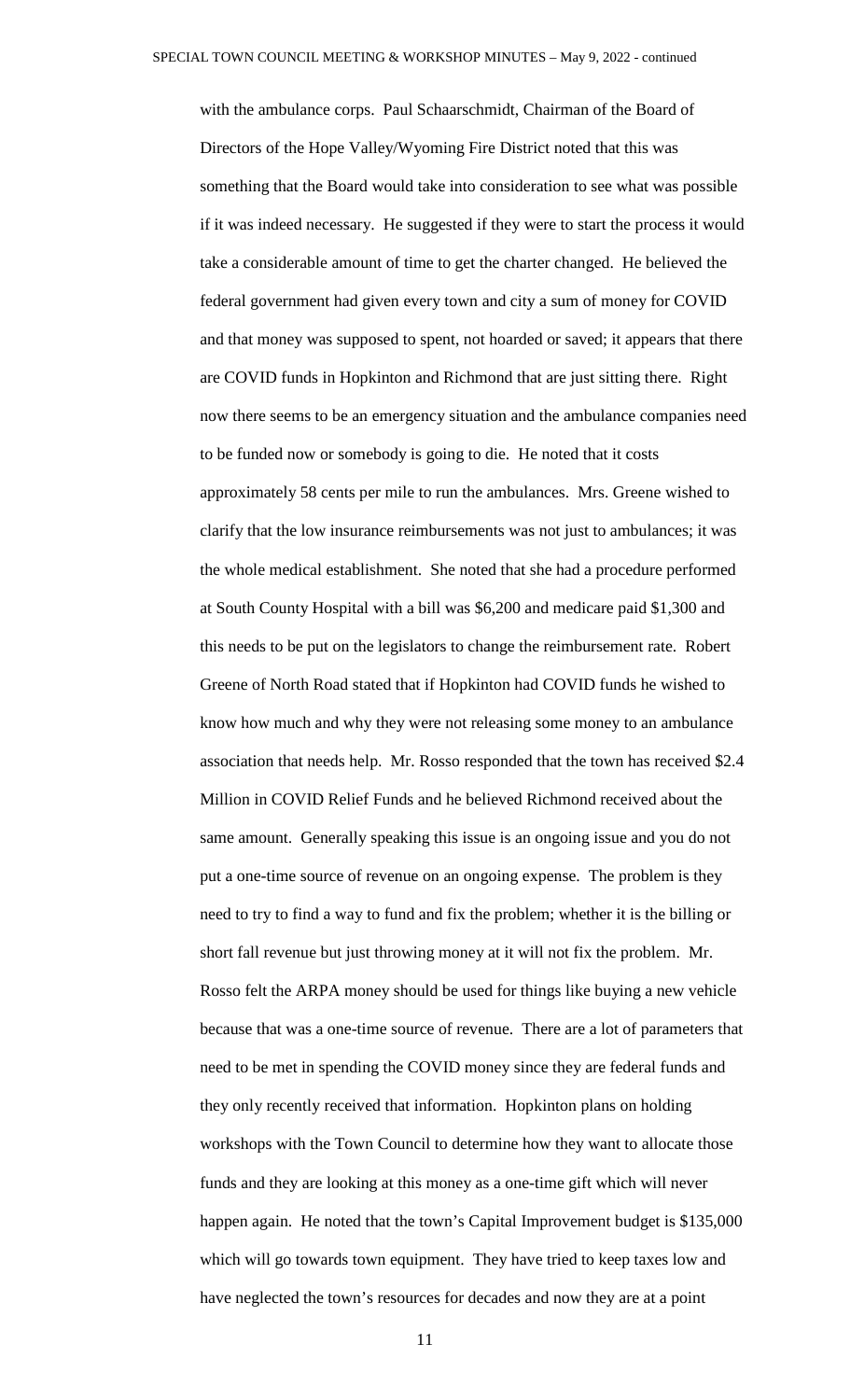where the town needs its resources as well. They will sit down and evaluate all the issues in town and decide how to spend that money. Scott Barber, Chief of the Richmond Carolina Fire District felt that they were not going to solve this problem in the eleventh hour and their fire district budget had to be submitted by May  $1<sup>st</sup>$ . This is not a new problem and he felt the Town Councils should be lobbying for this legislation, noting that their fire district did not have the base that the town does. In order to change their charter there would need to be a Petition submitted by the voters of the fire district. The ambulance funding has always been done through the towns and they have never formally been asked to do any funding. The reason that they went to fire districts was because they had to beg the towns to survive and he did not feel a public service agency should have to beg for money. Chief Lee noted that the fire districts all work very closely together. Councilor Davis noted that the point of the workshop was to alert the public of the problem and also to find out what possibilities there might be to resolve this matter. Councilor Hirst wished to have a Resolution supporting those bills to approve at the next Council meeting. Peter Gingerella of Wich Way stated that he was new to this situation and was always aware that Ashaway Ambulance Association was having some problems; however, he did not know how bad this situation was until Mr. Perrin got up and spoke about how dire the current situation was. Mr. Gingerella noted that he was a member of the Ashaway Ambulance and Ashaway Fire Department in the late 90's and early 2000's and then he moved on to a full time firefighter career in the Town of Coventry for the Central Coventry Fire District which is also having similar conversations. He wished to clarify that if Ashaway Ambulance did not receive money in the near future they would not be able to operate and he was advised yes, that was correct. He asked what would happen if at the end of June Ashaway Ambulance could not put their trucks on the road. It was his opinion that under the mutual aid guidelines in the State of Rhode Island, Hope Valley, Westerly, Charlestown or North Stonington had zero obligation to send a rescue to the Ashaway section of town if Ashaway Ambulance could not reciprocate. Their obligation is to their taxpayers. Mutual aid is only if we can go to them and then they will come to us; however, if we cannot assist them they are not legally obligated to assist us.